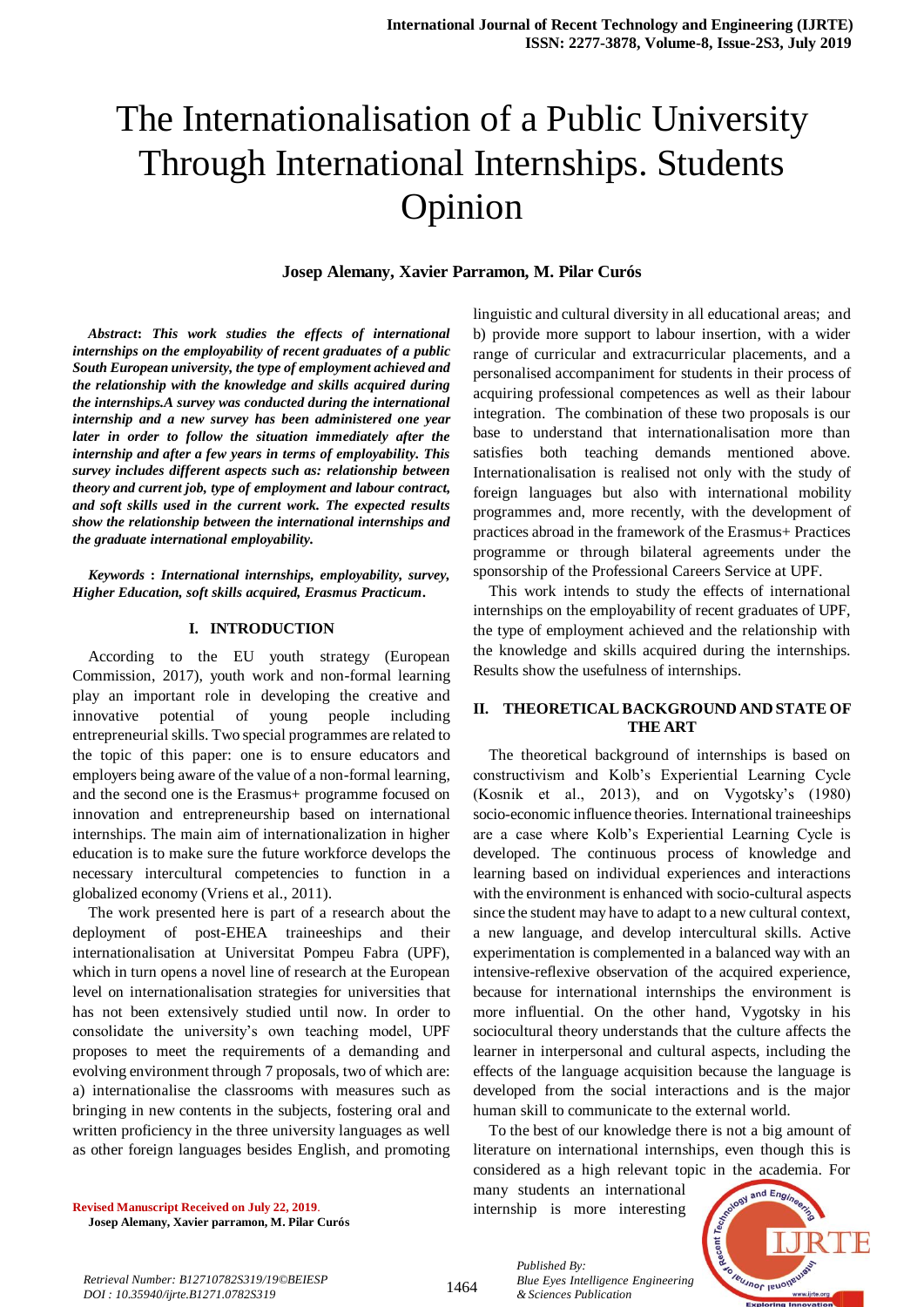than a mobility, and many employees are willing to recruit students with international working experience.

Although there is a limited number of studies on this topic, three threads emerging from the state-of-the-art research on international internships can be identified in the current literature: the opportunities for intercultural skill development, integrating theory or course work with international practices, and preparation for employment or career aspirations in a globalised context.

Several authors (Deakin, 2012, Tran and Soejatminah, 2017) hold that work placement mobility also reinforces globalisation by encouraging the mobility of individuals after graduation, leading to subsequent highly skilled migration of future workers. As stated by Deakin (2012), completing an international internship provides a combination of experiences, both international experience and employability skills, that can give the graduate the required distinction from peers and highlights that work placement mobility is very different to study abroad in numerous ways.

In her study, Deakin (2012), after analysing the students mobility concepts, drivers, barriers and experiences, poses three research questions, the aims of which are: (1) to examine the drivers of Erasmus work placement mobility for UK students, (2) to explore how UK students experience an Erasmus work placement in industry, and (3) to examine students' perceptions of the effects of taking part in an Erasmus work placement (personally, professionally and future plans). The results achieved through a qualitative research including deep interviews are:

1) Employability, failure to secure a placement in the UK, language, finance and personal and biographical factors emerge as important drivers to mobility. The importance of these drivers does, however, vary according to factors such as gender, course type and language skills.

2) The research argues that socialisation and contact with locals is more common amongst students who work abroad as opposed to study, mainly due to the way accommodation and integration in the workplace is realised. Overall, the Erasmus work placement experience is found to be positive, and where problems are faced, they are seen as positive for personal development.

3) The effects are wide reaching with students believing their time abroad to have greatly affected their lives in numerous, interlinked ways. Overall, students view the effects of their mobility as positive, and often life changing.

On the other hand, Capa (2016), citing previous works including Deakin (2012), compares national and international internships and reviews the literature on this topic, and affirms that interpersonal skills and learning capacity are the most valuables skills during Higher Education. These features are maintained in international internships.

Two other works contain a literature review on the topic. In one of them, Zhang (2012) explains the intercultural competences and their relationship with international internships, and the important functions of international internships for Chinese students: intercultural communicative skills, international working experience and intercultural understanding.

In the second one, Sanahuja and Ribes (2014) elaborate a literature review of internships for business students, from 360 peer-reviewed articles, which include 57 relevant internship program researches. They make a specific reference to international internships which play a pivotal role in improving intercultural competencies, and there are: intercultural communicative skills, intercultural work experience and intercultural understanding, and these three aspects appear to be improved after the international internship experience. According to this review, most of the studies deal with participants satisfaction, their expectations and perceptions of internships. They evidence in their conclusions the lack of empirical research concerning business internships in the European context, and finalise their article with the need to investigate the actual effects of internships based in measurable data because most studies are based on participants' perceptions.

International internships are normally placed on one of three categories (Toncar and Cudmore, 2000): foreign study tours, short duration internships (no longer than one full semester) and long duration internships (longer than one semester). Nowadays, the first category practically has disappeared. The difference between short and long duration makes sense because of the effects of the socio-cultural influences. Additionally a recent important categorisation could be included: the remuneration. As an example of the importance of this topic, the Bureau of the European Parliament agreed very recently (July 2018) to revise the internal rules on internships and their working conditions, in order to be comparable to those of the Robert Schuman Program and to be remunerated decently (Youthforum.org, 2018).

Deakin's study follows the definition offered by Nolting et al. (NAFSA, 2014, p. 2), whereby: "an international internship typically refers to a short-term (one month to one year) work experience with an organization abroad that allows participants to apply theoretical classroom knowledge in a real-world setting, and gain a better understanding of a given field in a global context. These international internships may or may not offer academic credit and may or may not be paid."

Research has been giving prominence to the enhancement of international competencies as a predictor of individual career success on a gradually universal marketplace (Cao et al., 2012). Further research carried on companies that host internship experiences display that a professional experience abroad is more professionally qualifying than studying abroad (Talaba and Lache, 2010). In general, work experience stated on the applicant's resumés seems to be positively correlated with the recruiters' assessments of applicants' employability (Cole et al., 2007) and further influences positively the hiring decisions (Hakel et al.,1970).

Accordingly, Knouse (1994) showed, through the manipulation of résumés, that recruiters are more likely to hire applicants with irrelevant education but work experience

*Blue Eyes Intelligence Engineering* 

*Published By:*

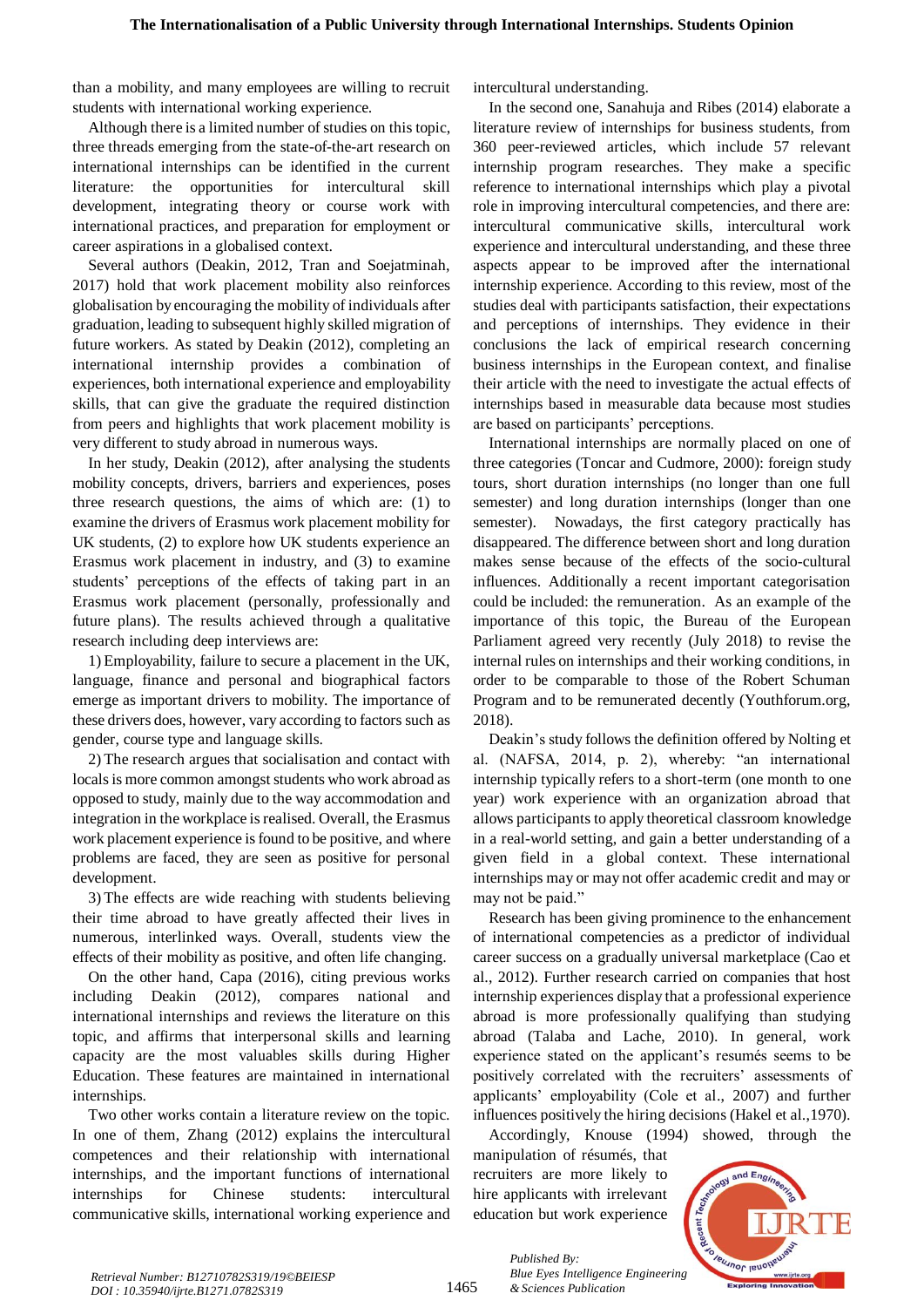than the opposite. Similarly, Cole et al. (2007) concluded that US recruiters give the highest mean ratings to work experience followed by academic qualifications and extracurricular activities. Even for entry-level jobs, experience is one of the key qualifications sought of college graduates, and internships are one of the best ways for ambitious students to gain this experience (Gault et al., 2000). Interns can enjoy significant early career advantages over students who have not completed an internship (Gault et al., 2000).

#### **III. OBJECTIVES**

The objectives of this work are: a) to know the effect of the international practices in terms of type of employability, type of offers, and b) to analyse the relationship between the international internships and the current job. Additionally we analyse information about the companies and characteristics of the students.

#### **IV. METHODOLOGY**

The research analysis is performed by the study of the participants of the Erasmus+ Practices programme during the period 2012-2017. An e-survey was conducted to all UPF students that participated in the Erasmus+ Practices and Professional Careers Service during this period. The conducted survey includes the following five groups of items:

1. Objective items. a) Gender, degree/masters studies. b) Type, location and size of company. c) Remuneration and length of the internship. d) Average grade of the studies. e) Date of finalization of the internship.

2. Employability process items. a) Situation at the end of the internship and its length: labour contract offered, practices extension offered, or no offer. b) Current situation: working, still doing an internship or searching for a job.

3. If the current situation is employed. a) Is the contract permanent or temporary. b) Is the company local, national or European. c) Is the graduate self-employed or working for their own company. d) Is the same company as in the internship.

4. Subjective items. a) Connexion between studies and current work. b) Usefulness of international internship in finding the current work. c) Global self-assessment of the internship done..

5. Three open questions. a) Most remarkable input that the knowledge of international companies contributed to the training, for example, languages, international company culture and organization, meeting colleagues from other cultures, etc. b) The main contribution to the company in which the practices were done, for example, different point of view to solve problems, business contacts, relationship to own country, etc. c) Any further comment or suggestion.

The questions in the survey were based on works investigating education in the workplace (Tynjälä, 2008, Virtanen et al., 2012), competences (Knipprath and De Rick, 2014), connective models between learning and practice (Griffiths and Guile, 2003), and own elaboration.

#### **V. RESULTS**

The survey was sent to 189 students (227 submitted, 38 bounced back) from all the degrees and masters of UPF, participating in the Erasmus+ Practices programme during the period 2012-2017. We received 48 responses (25% of our sample), after re-sending the questionnaire four times. We need to admit that most of the students could not receive the survey, many of them are not related to the UPF Alumni list or do not check it regularly. One of the items in the survey asked about the date of the internship and half of the respondents affirmed that they finished the internship less than one year before the survey. On the other hand, this response rate, although low, is within the usual range for online surveys (Pan, 2010, Sheehan and McMillan, 1999).

The main characteristics observed from the responses are presented below, categorised in four groups: personal and objective items, internships and employability, characteristics of employment for those who are employed, and perceptions and assessment.

After the summary of the individual responses, some considerations are made about the interrelations between the most significant variables. Finally, the responses to the open questions are analysed.

# **A.** *Objective items*

Personal and objective items include the following aspects: a) Gender, degree/masters studies. b) Type, location and size of company. c) Remuneration and length of the internship. d) Average grade of the studies. e) Date of finalization of the internship. We wanted to know if any of these items affects the employability of the students.

#### **1. Gender, degree/masters studies**

For the gender item, more than two thirds of the respondents were female (66,7%) and one third male (33,3). See Figure 1 below.



Figure 1. Gender item

The studies of the respondents were: Life and Health Sciences which were the largest group, followed by Economics and Business, and Political and Social Sciences. Humanities was the smallest group, followed by Engineering, Law and Communication. See Figure 2 below.

The distinction between studies is significant because some of them have their own specificities at UPF. The admission scores for Life and Health Sciences and for Economy and Business are among the topmost in the Catalan university system, and these are the degrees with the highest

numbers of Erasmus internships. This can be expected from the Economy and Business degree

*& Sciences Publication* 

*Published By:*



1466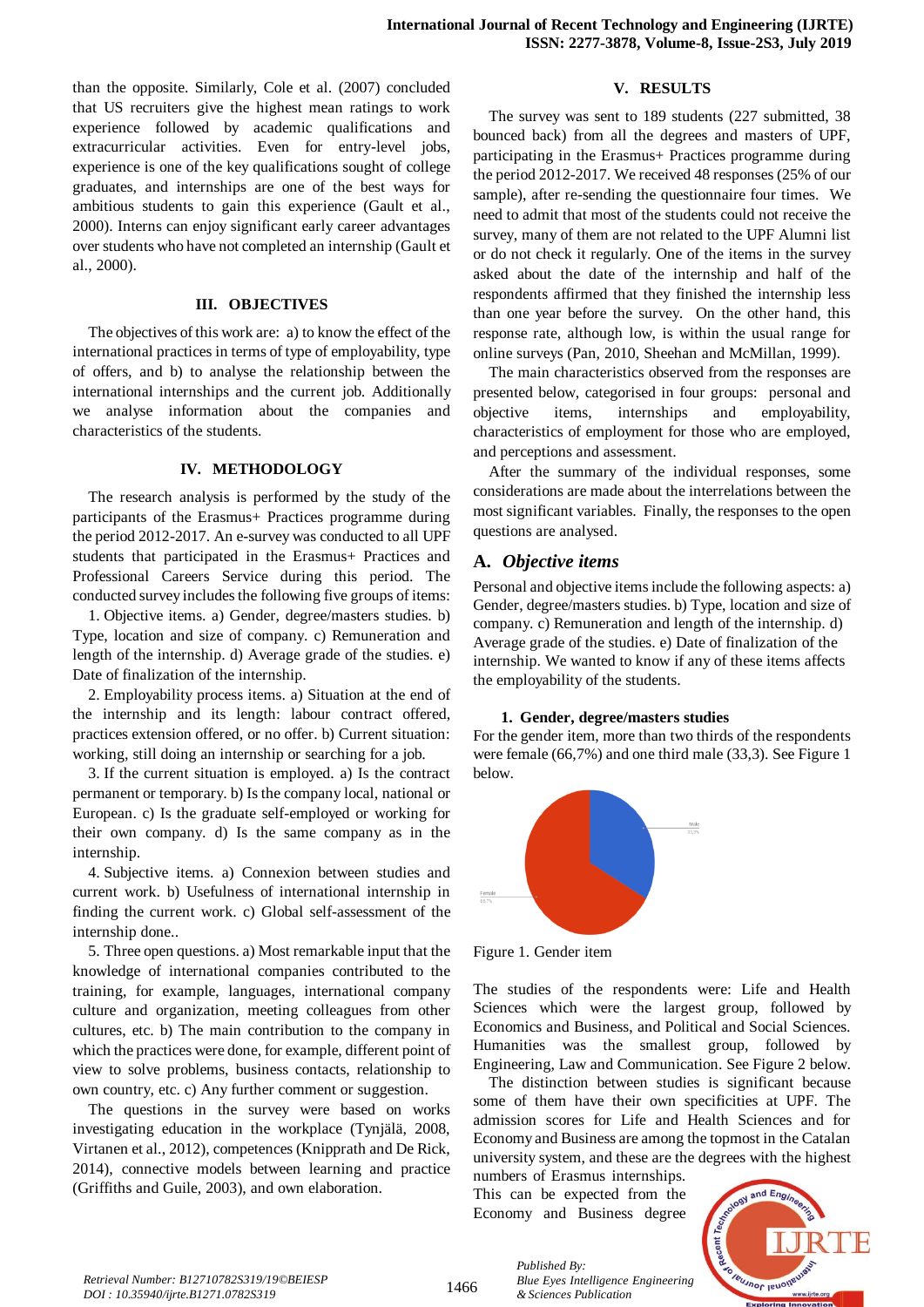because it is the most populated at UPF, but it is quite remarkable for the Life and Health Sciences degree as the number of students is much smaller, but with a very high admission score, and with a deep interest in doing laboratory practices.



Figure 2. Studies of the internship participants



Figure 3. Type of studies

## **2. Type, location and size of company**

A second group of items is related to the characteristics of the company or institution hosting the internship.

The aim is to know if the characteristics of the companies affect the student's satisfaction and if they have any influence on the employability of the students. In a previous study (Alemany, Perramon and Panadès, 2014) we found that large companies are more inclined to hire former trainees than small ones. Also, the effects of the economic crisis in Spain may have had a higher impact for SMEs, which have needed an important effort for recovering and keeping up.

The aspects more related to the features of the companies involved in this survey were the origin of the company and the type of company or institution, taking into account the distinction between private companies and public administrations.

About the origin of the company, the survey asked whether it is from the EU or extra-EU. Three out of four international internships were done in a company from the EU. See Figure 4 relating to the origin of the companies chosen by the students to do the internship.



Figure 4. Origin of the company: EU or non-EU

Germany is the EU country where most international internships were done. It is followed by France, UK, Italy and USA, with Sweden in a lower position. Switzerland, Denmark, Holland, Ireland, Portugal and Spain were chosen only by 1 student. Other destinations were chosen by 11 students without further specification. See Figure 5 below.



Figure 5. Countries chosen by the students

In relation to the type of the company, only one sixth of the international internships were done in a multinational company, around 15%. For the Faculty of Economics and Business this is a relevant point because it helps students to access multinational companies job. See Figure 6 below.





Three out of five respondents (60,4%) said the internship was done in a public administration. It is to be taken into account that for Political Science students and for Law students, Public Administration is a relevant employment target. See Figure 7 for results for this item.



Figure 7. Internships in Public Administration

## **3. Remuneration and length of the internship**

An important item nowadays, (for example in ….) is the remuneration of the internships. Had to be paid a work done

by well educated students? Has a real value a work after the first month of work? Are these

*Published By:*

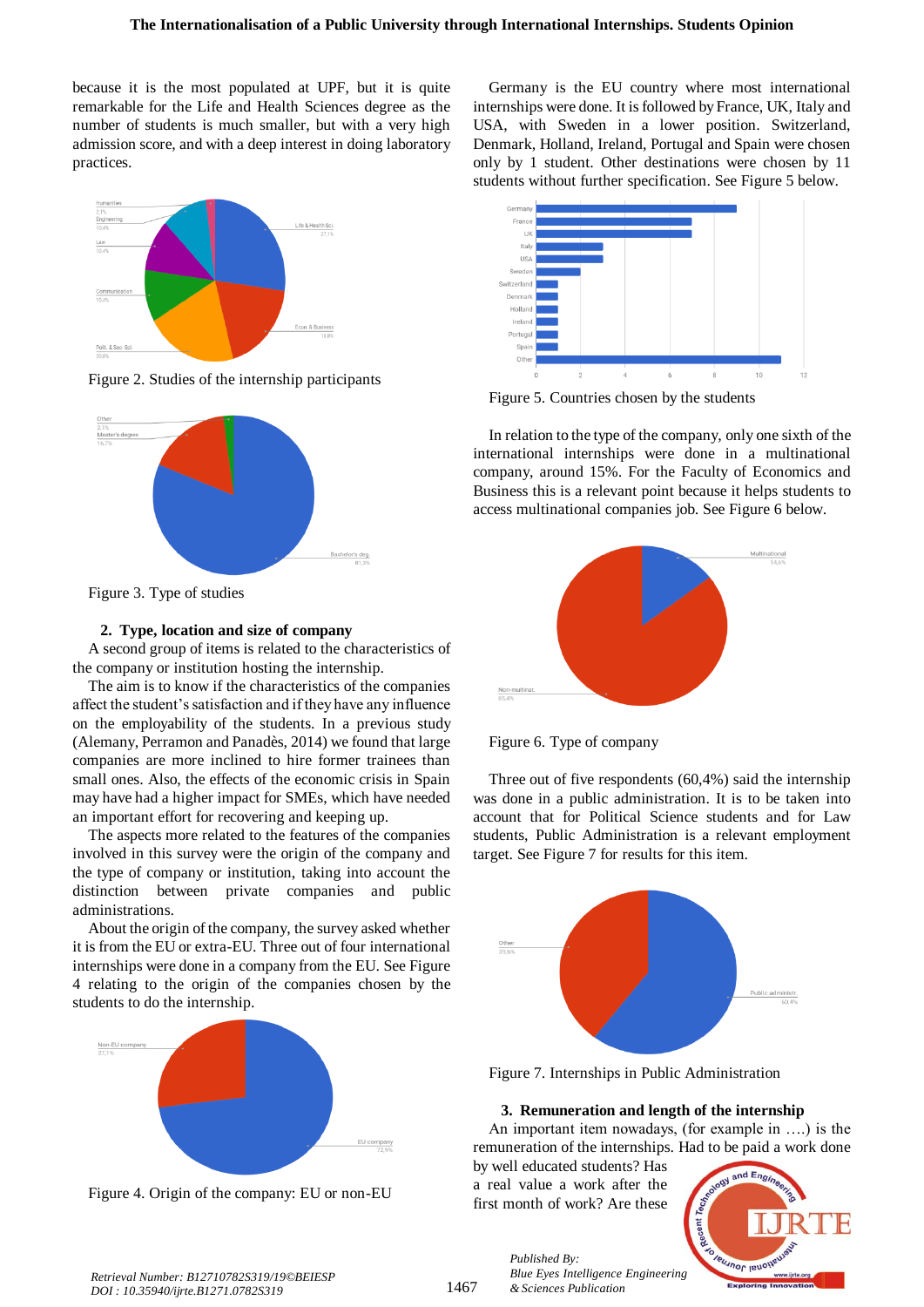students the capacity of generating value to the company? Have they the opportunity to done it? How can this affect to the company results? Etc.

The first item was to know if the internship was or not remunerated. In the three free open questions the students were included this topic and shown that is an important worry.

The results of the survey, show, in relation to the remuneration of internships that only two out of five internships were paid. Taking into account that in some faculties, for example Economics and Business, all the internships have to be remunerated, while in others there is no regulation. See the result in Figure 1.4, below.



Figure 8. Internships remuneration

In relationship of the duration of the internship, most internships were 6 months or shorter. This is not an inconsequential question. It is demonstrable that as long is the duration more possibilities of employment are. Maybe because the student is more integrated or the company or the managers know better the student's capacities. The cost of being abroad for an international internship is not affordable for all the students specifically if they do not have any grant for a long duration one. See Figure1.5 below.



Figure 9. Duration of the internship

The access to the International Internship Program was done by different options. The most remarkable were by the Erasmus + Practicum Programme. Quite half of the international internships were done through this via. Professional Career Service at UPF did the 40% and the rest (10%) were done by themselves. The rest, "other" in the e-survey were done by Spanish Ministry of Foreign Affairs, Internship from a company and by the UP-Campus site (that means by PCS at UPF). This question was interesting because the big implications of the administrative staff at the beginning of the process were remarkable. See Figure 1.10 below.



Figure 10. Access to the International Internship Program

#### **4. Average grade of the studies**

The largest group is that of students with average grade between 2.51 and 3 (in a 0 to 4 scale), quite a 40%.

In the lowest range: a 14,6% for students with a grades between 0 to 2 and also for students with 2,01 to 2,50; there is approximately an 30% of the respondents.

In the highest range, from 3,01 to 3,50 a 23% of the students and more than 3,51 until 4, an 8% that means an 31 % of the total student All of them are a very good students and some of them with a very good grades.

#### **5. Date of finalization of the internship**

One of the items of the survey were related to the date of finalisation of the internship and the students affirmed that more than half of the internships (52%) were finished less than one year before the survey. The other half were distributed by two options, 31,3% between one and two years ago and the 16,7% more than three years ago. In summary, the most frequent internships had the following features: not paid, for a period of 6 months or shorter, done in a EU company (3 out 4) and in a non-multinational company. Internships in a Public Administration were chosen by 3 out

5 respondents. Erasmus+ Practices Programme internships

*& Sciences Publication* 

*Blue Eyes Intelligence Engineering* 

*Published By:*

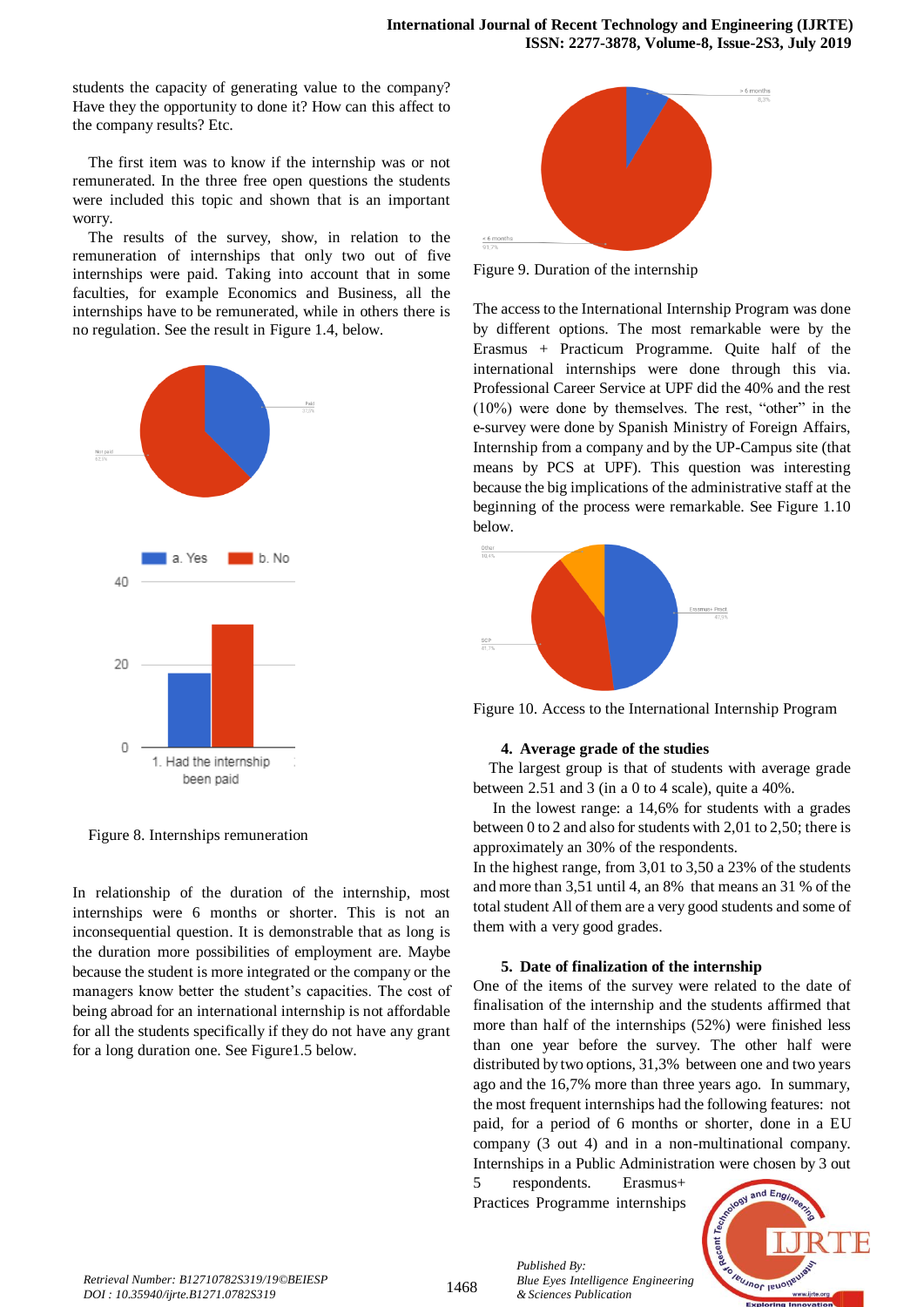are the most frequent and Germany, France and UK are the most popular destinations among students.

# **B.** *Internships and employability*

The second group of items are related to international internships and their effect on the employability. Many studies have been done in this aspect. At the end of the process, employability is the main objective for the majority of the trainees. As Tymon (2013) says in this work, for a student employability is a short-term means to an end, being about finding a job, any job, or employment. In contrast to the literature definitions which is more concerned with a longer-term quality and sustainability of graduate-level employment. In the present work,we do not make this distinction, mostly because we were at the end of a very severe economic crisis in Spain.

The objective was to know the employment situation of the students at the end and after doing the international internship. The questions were related to two different possible situations: a) Situation at the end of the internship and its length: labour contract offered, practices extension offered, or no offer. b) Current situation: working, still doing an internship or searching for a job.

# **1. Situation at the end of the internship and its length.**

Continuation of the internship: Two out of five interns continued after the initial term, either with a job offer in form of permanent contract (6,3%), contract for more than one year (6,3%) and contract for less than one year (10,4%), or with an internship extension (16,7%). More than half (54,2) %) of the sample did not receive any offer. A 6,3% had other situation and it is an student that had not been finished their studies yet. It is remarkable that only less than half of the respondents had a job offer or an extension of the practices. That have some relations to the point 5.1.e., that half of the internships were finished less than one year before the survey was done.

More detailed information can be seen in the Figure 1.11, below.





# **2. Current situation**

The current employment status indicates that three out of eight employed respondents work for a company, with international company workers doubling those in local companies.

According to the Figure 1.12 below, 12,5 % of the respondents were searching for job at the moment of the survey, and 41,7% were in a non specific situation at this time, in total is more than half of the respondents (54,2%)All of these students are still studying a PhD, Master or other studies, except one who is working in a Latin American company. That is the first important result.

An 8,3% were still doing an international internship. The rest (35,4%) had different options of employment, in other words that is: international company, in Europe and in Spain both an 8,3%, in a Catalan company a 6,3%, and a local company a 12,5 %. The most significant result, in our opinion is the lack of continuation for more of the half of the respondents and a low percentage for self-employed students. See Figure 1.12.



Figure 12. Current employment status

This result indicate that the majority of them followed the International Internship by studying a postgraduate studies. More information are not available related the motivation of these students, and can be for lack of job expectations (Spanish economic crisis) or because it was part of theirs formation process.

# **3. The features of the employability for student which the current situation is employed**

In the case in which the current situation is employed, we can find four possible aspects to be analysed:

a) Firstly, the study analysed the "current" students' situation. There were three option of situation, the type of contract, if they have a permanent or temporary contract and other job situations.

The results show that one fourth (28,6%) of employed respondents work with a permanent contract, and a 42,9% with temporal contract. The rest is not specified. The temporary contract is close to the half of the population.

A more detailed analysis for the "Other" answer shows that 8 students answered this question without having a contract. More specifically the majority were still studying or having a some type of fellowship, and in this last case it was a temporary contract.



*Published By:*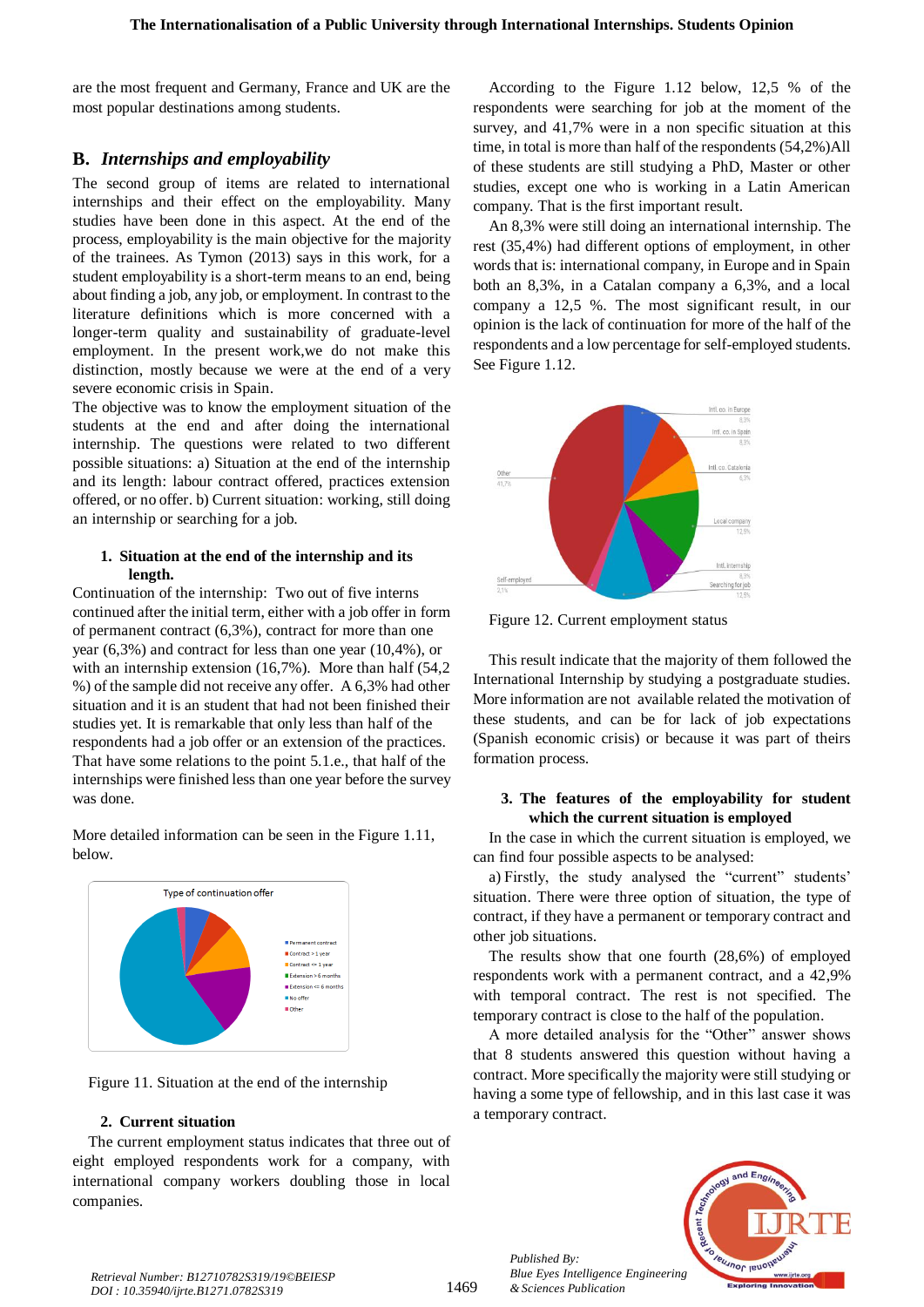

Figure 13. Type of contract for employed students

b) The second aspect analysed is about the type of the company which they worked, distinguishing between local company, national or European company

According to the Figure 1.12 above, a 35,4% of the respondents had different options of employment, in other words that is an 8,3% were working in an European company, an 8,3% in a Spanish company, and a 8,3%, in a Catalan company, and 12,5% in a local (village) company. In other words, a 20% were working close to their family environment.

c) The third item were related to if they were self-employed or working in their own company.

Only a 2,1% were self-employed, according to the Figure 1.12 above. It is not an option for the majority of the UPF students and as well it has not been promoted by the academic institution, and they did not have any help for this option at this time.

d) The fourth and last item was if the student was working is in the same company as in the internship.

Only one out of six employed (15,2%) respondents said that they are working for the same company as the internship. See Figure 1.14, below.



Figure 14. Students percentage of working in the same company as the internship

Concerning the relationship between internships and employability, taking into account that the e-survey was conducted in a period in which the economic crises was still in a deep phase, the answers to the questionnaire indicate in relation to the continuation of the internship that only 46 % of the respondents had an offer after the internship. 17% of these respondents had an internship extension, and the rest a labour contract and other situations (30%). A permanent labour contract and a contract for more than 1 year was offered to 12,6% of the respondents, in the same proportion (6,3%). A contract for a duration of less than 1 year was

offered to 10,5% of the respondents and for the rest there is no specification. These results will have to be contrasted with a new e-survey at the beginning of the twenties of the XXI century.

The employability situation of the respondents when the e-survey was done was as follows: a) three out of eight employed respondents work for a company, with international company workers doubling those in local companies, possibly because of the international experience, b) one fourth of employed respondents work with a permanent contract.

Only one out of six employed respondents works for the same company as the internship. This can mean that internships, at this time, are not a major way of labour insertion, but three out of four employed respondents consider their international internship was useful to have a job.

On the relationship between current job and internship, five out of eight employed respondents consider their studies were connected or very connected to their work and three out of four employed respondents consider their international internship was useful. This is a very good outcome.

#### **4. Subjective items and assessment of their practices**

The following group of items were dedicated to subjective items relating the current activity and the skills and knowledge received in the academic institution. As well as to know if there was any relation between their perception and the academic level of the studies done measured by the average grades acquired. In this section the items are related to a perceptions and opinions of the students. There is no difference in the results of the time in they have finished the international internship.

In the Figure 1.15 shows that half of the internships were finished less than one year before the survey was administered, and for this recent internships it is not easy to have a continuation of their practices. In another words, they could have a recent remains of the internship for a half of the respondents.



Figure 15. Date of compilation the internship

Four type of questions were in the e-survey in this topic.

The first one was (a) the connexion between studies and current work. Secondly, (b), the



*Retrieval Number: B12710782S319/19©BEIESP DOI : 10.35940/ijrte.B1271.0782S319*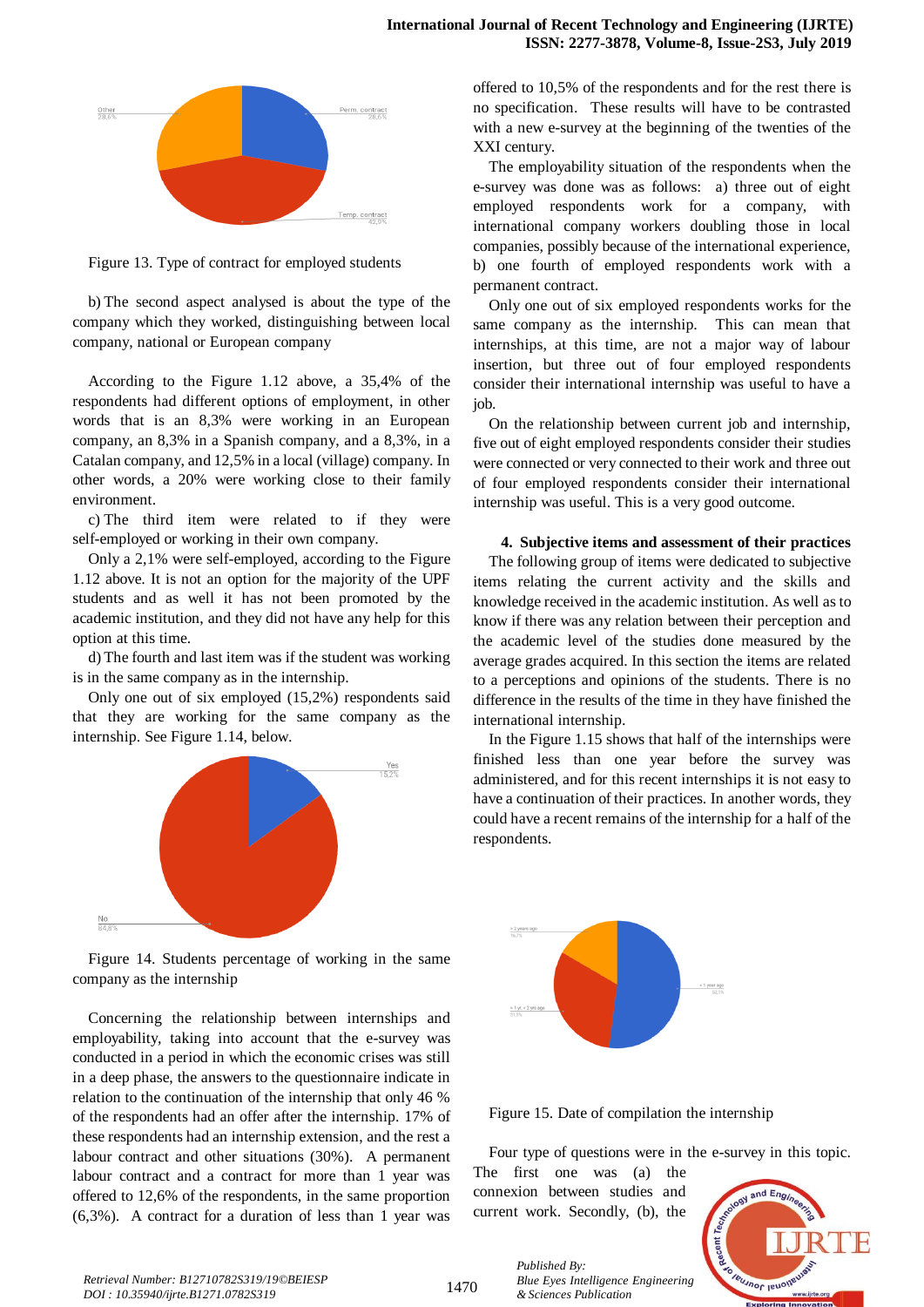usefulness of international internship in finding the current work. Following by (c) the soft skills developed during the international internship that are applied in the current work, and fourthly (d) a question more subjective and a measure of they global self-assessment during the internship.

a) **If employed, degree of connection between studies and current work:** Five out of eight employed respondents consider their studies were connected or very connected to their work. See Figure 1.16 below.



Figure 16. Degree of connection between studies and work for employed students

b) the usefulness of international internship in finding the current work

The results was unquestionable: 75% of the answers that affirms the importance of the international internship to find a new work. The rest could be students that had other priorities like followed studying

![](_page_7_Figure_7.jpeg)

c) Global self-assessment of the internship done. In a 0 to 10 scale, the average self-assessment of international internship is  $7.02$  (SD = 2.17).

**Global self-assessment of internship:** In a 0 to 10 scale, the average self-assessment of international internship is  $7.02$  (SD = 2.17)

The students' global self-assessment of the international practices is quite high but quite a non negligible number of them said that they didn't assess as a good experience.

![](_page_7_Figure_11.jpeg)

Figure 17. Global self-assessment of internship

The average academic grade of the students participating in the e-survey

![](_page_7_Figure_14.jpeg)

Figure 18. Average grade of studies

**Average grade of studies:** The largest group is that of students with average grade between 2.51 and 3 (in a 0 to 4 scale)

The answers to the average grade of the studies shows that the largest group of students have a superior level than 2,51 in a 0-4 scale, and that means that they have had a good score grades.

In summary, and in relationship between internships and employability, and taking into account that e-survey was conducted in a period in which the economic crises were still in a deep phase, the answers to the questionnaire indicate than in relation to the continuation of the internship, only 46 % of the respondents had an offer after the internship. The 17% of these respondents had an internship extension, and the rest a labour contract and other situations (30%). A permanent labour contract and a contract for more than 1 year was held to a 12,6% of the respondents, in the same proportion (6,3%). A contract for a duration less than 1 year was offered to a 10,5% of the respondents and the rest there is no specification. These results have to be contrasted to a new e-survey at the beginning of the twenties of the XXI century.

The employability situation of the respondent when the e-survey was done were the following: a)three out of eight

employed respondents work for a company, with international company workers doubling

*Published By:*

![](_page_7_Picture_21.jpeg)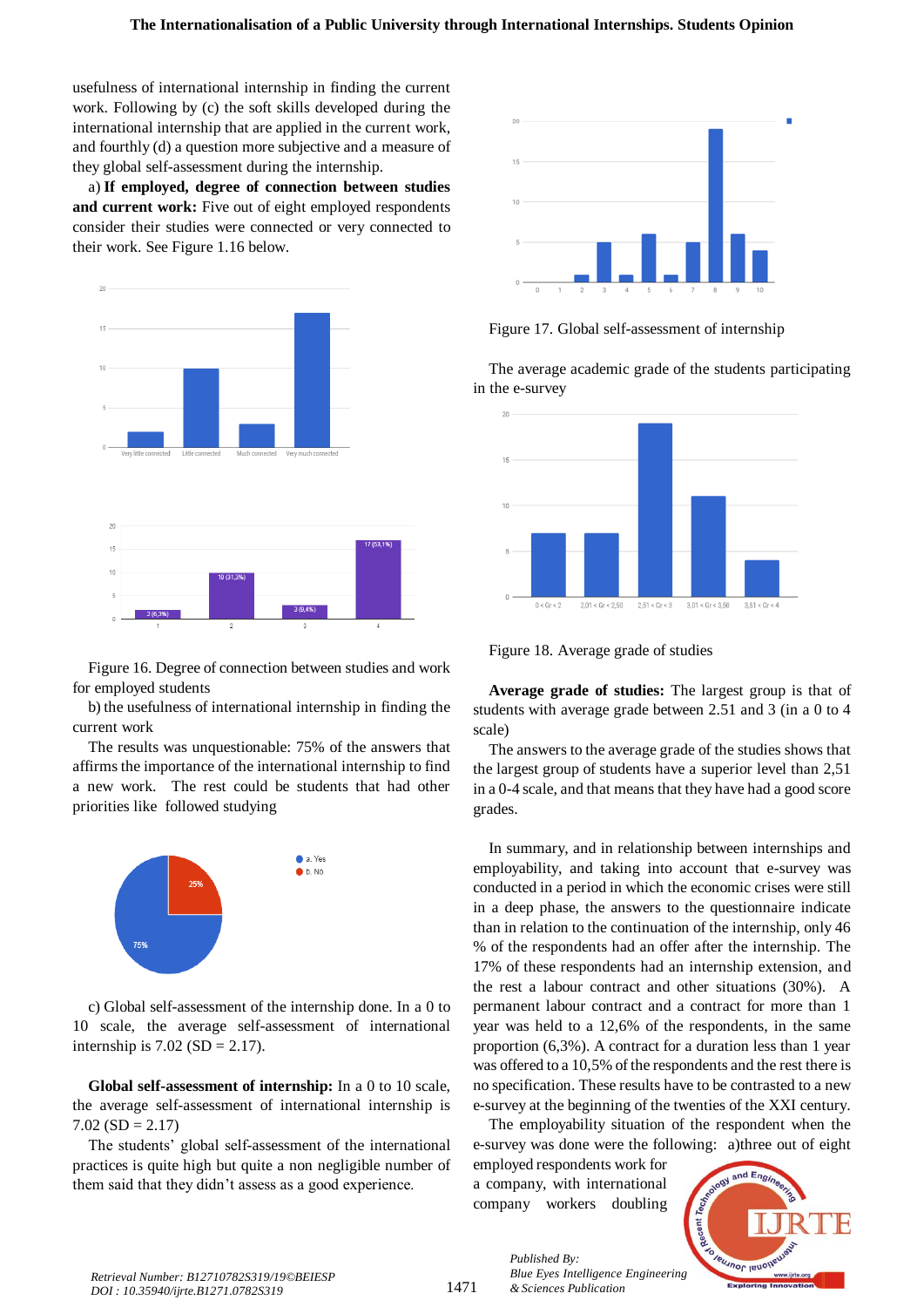those in local companies, possibly because its international experience (??); b) One fourth of employed respondents work with a permanent contract.

Only one out of six employed respondents works for the same company as the internship, that can mean that internships, at this time, were not a big way of labour insertion, but three out of four employed respondents consider their international internship was useful to have a job.

The relationship between current job and internship, five out of eight employed respondents consider their studies were connected or very connected to their work and three out of four employed respondents consider their international internship was useful. That are a very good answers.

## **VI. INTERRELATIONS BETWEEN VARIABLES**

The lack of a number of observations has been a great difficulty to find significant results applying econometrics models. Because that some interrelations of variables have been done. The results are presented in four associations of variables and there are the following. Firstly, we investigate is exists any correlation between the average grade of the student and the internship continuation, secondly the average grade to the student current situation. A second group of interrelations has been done taking gender into account with the same two variables: internship continuation and current situation. The results are described in the following four sections.

#### **1. Internship continuation vs Average grade**

The research question was if students with better grades have had more options for employability. That is if the grade influenced the internship continuation. The results indicate that the Correlation between internship continuation offer and average grade is weak.

The students with better grades was the one who acquired more permanent contract and affirmed received "other" options in major proportion, and the students with lower grades did not received any offer or transitory offer less than 6 months. In the middle of this two extremes there are students with average grades and temporary contracts (more and less than 6 months) in proportion to the average grade, as is seen in colour turquoise and purple in the bars.

For more detailed information, see Figure 1.19 below.

![](_page_8_Figure_10.jpeg)

Figure 19. Interrelation between Internship continuation vs Average grade

#### **2. Current status vs Average grade**

In general, students with higher grade are more likely to be currently employed, but there is not a strong trend in a similar way as in the previous relationship, compare to Figure 1.19.

The students with higher average degree are not searching for work and are having work in International companies in Europe than the rest of students. In the other way around, the students with lowest average grades are the only who are self-employed for this study.

No explicit rules can be expressed seeing the result obtained, due to the low observations obtained.

![](_page_8_Figure_16.jpeg)

Figure 20. Relations between Current status vs Average grade

#### **3. Internship continuation vs Gender**

A second group of interrelations have gender as a new variable and is correlated with internship continuations and current status. The results shown that there are no significant differences with respect to gender, except in short term contracts, all contracts of duration shorter than 1 year were offered only to female students. See Figure 1.21 below.

![](_page_8_Picture_20.jpeg)

*Published By:*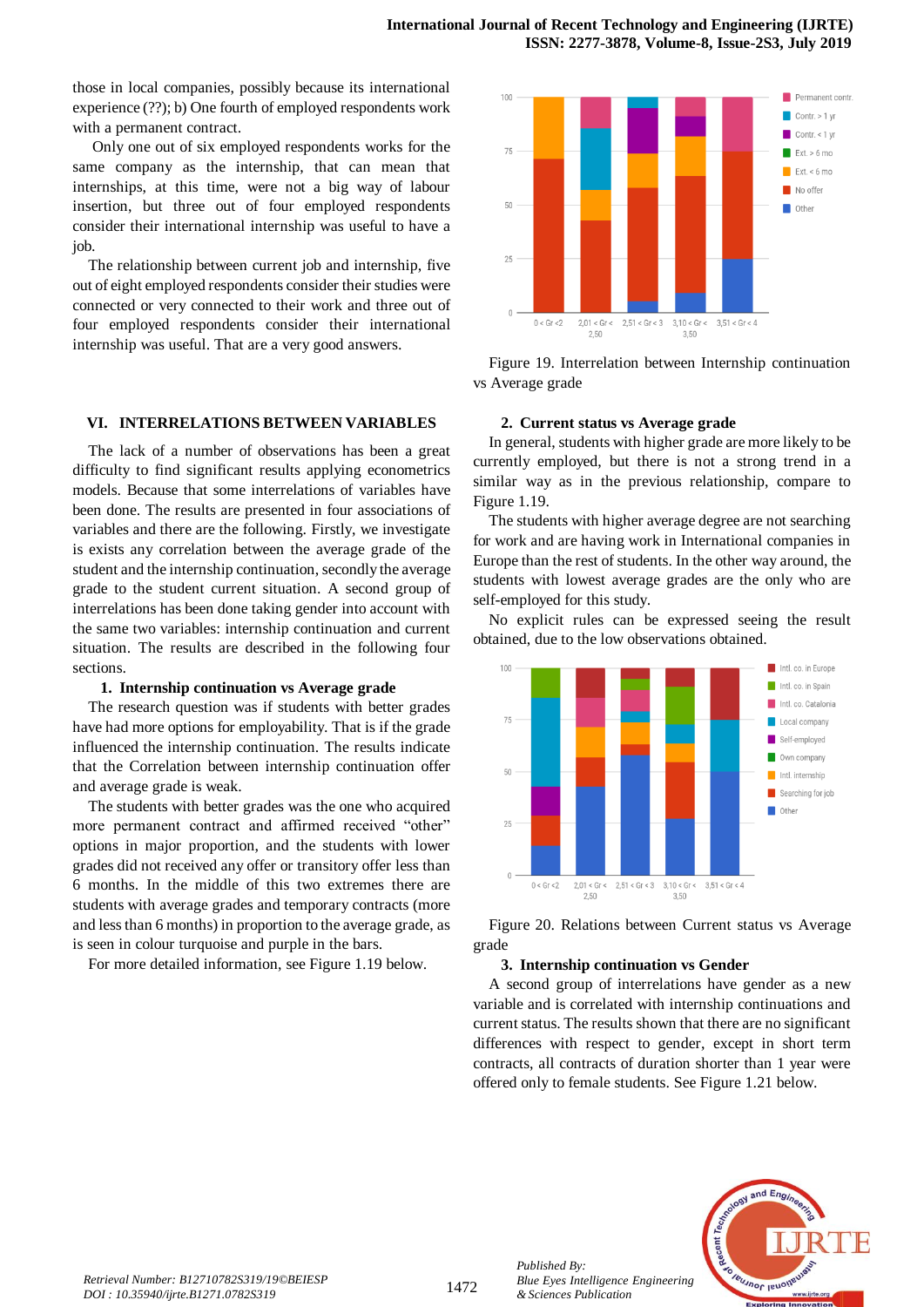![](_page_9_Figure_1.jpeg)

Figure 21. Relations between Internship continuation and Gender

# **4. Current status vs Gender**

The correlation between current status and gender do not give any great results. The respondents were distributed on 33% males and 66% females. The result are consistent with this proportion, except for three cases: a) only females are as a self-employed, b) 60% of males are searching for job and c) there is a 50% of males and females having work in international companies in Europe, at is shown in Figure 1.22 below.

There are no significant differences, taking into account that, except for the "Other" category, all groups are of 6 members or less.

![](_page_9_Figure_6.jpeg)

Figure 22. Relations between Current status and Gender

#### **VII. OPEN QUESTIONS**

There were three open questions in the survey finishing the questionnaire. We were interested in knowing any further information that was not collected in the questionnaire and could be interesting for knowing something more about their experience, in the same line that previous e-surveys, which allowed the student to explain everything that sometimes is difficult to pick up asking closed questions.

We were not prepared the questionnaire to analyse the uses of soft versus hard skills as Andrews and Higson (2008) done to business students, we were more interested in knowing the effect of being abroad.

#### **1. First open question**

In the first open question, we wanted to know what the

students considered the most valuable aspect of their stay in a foreign institution (company). The question was formulated as follows:

In your view what is the most remarkable input that the knowledge of international companies has contributed to your training?

A total of 27 students answered this question, and the summary of their answers is: 17 of them (63%) said that improving languages and/or improving vocabulary was one of their main goals. For 15 out of 27 (55,5%) the answer was to have international work experience and/or professionalism; for 7 out of 27 (26%), to meet people and doing networking, and the same percentage for having international culture experience. See the answers in Table 1, below. The answers are categorised in four groups: Improving Languages and Vocabulary, usually is one of the most common motivation, secondly: Networking ( to meet people from other countries); both options are shared with the mobility programmes. To work in another country it can help to amplify the knowledge of another culture and more specifically to acquire International Work Experience, that is properly the effect of the International Internship. In Other Comments.

| <b>Stude</b><br>$n_{\rm t}$ | Impr<br>ovin<br>g<br>lang<br>uage<br>s/<br>Impr<br>ovin<br>g<br>voca<br>bula<br>ry | Meet<br>peopl<br>e from<br>other<br>count<br>ries/<br><b>Netw</b><br>orkin<br>g | <b>Internat</b><br>ional<br>work<br>experie<br>nce/<br><b>Professi</b><br>onalism | <b>Intern</b><br>ational<br>cultur<br>e<br>experi<br>ence | <b>Other</b><br><b>Comment</b><br>$\mathbf{s}$                        |
|-----------------------------|------------------------------------------------------------------------------------|---------------------------------------------------------------------------------|-----------------------------------------------------------------------------------|-----------------------------------------------------------|-----------------------------------------------------------------------|
| $\mathbf{1}$                | ✓                                                                                  |                                                                                 |                                                                                   |                                                           | having an<br>opportunit<br>y to work<br>in<br>a<br>fashion<br>company |
| $\overline{2}$              |                                                                                    |                                                                                 |                                                                                   |                                                           | interestin<br>g projects<br>and<br>challenge<br>$\mathbf S$           |
| 3                           |                                                                                    |                                                                                 |                                                                                   | ✓                                                         | Hospitals<br>in UK                                                    |
| $\overline{4}$              |                                                                                    |                                                                                 |                                                                                   |                                                           |                                                                       |

![](_page_9_Picture_17.jpeg)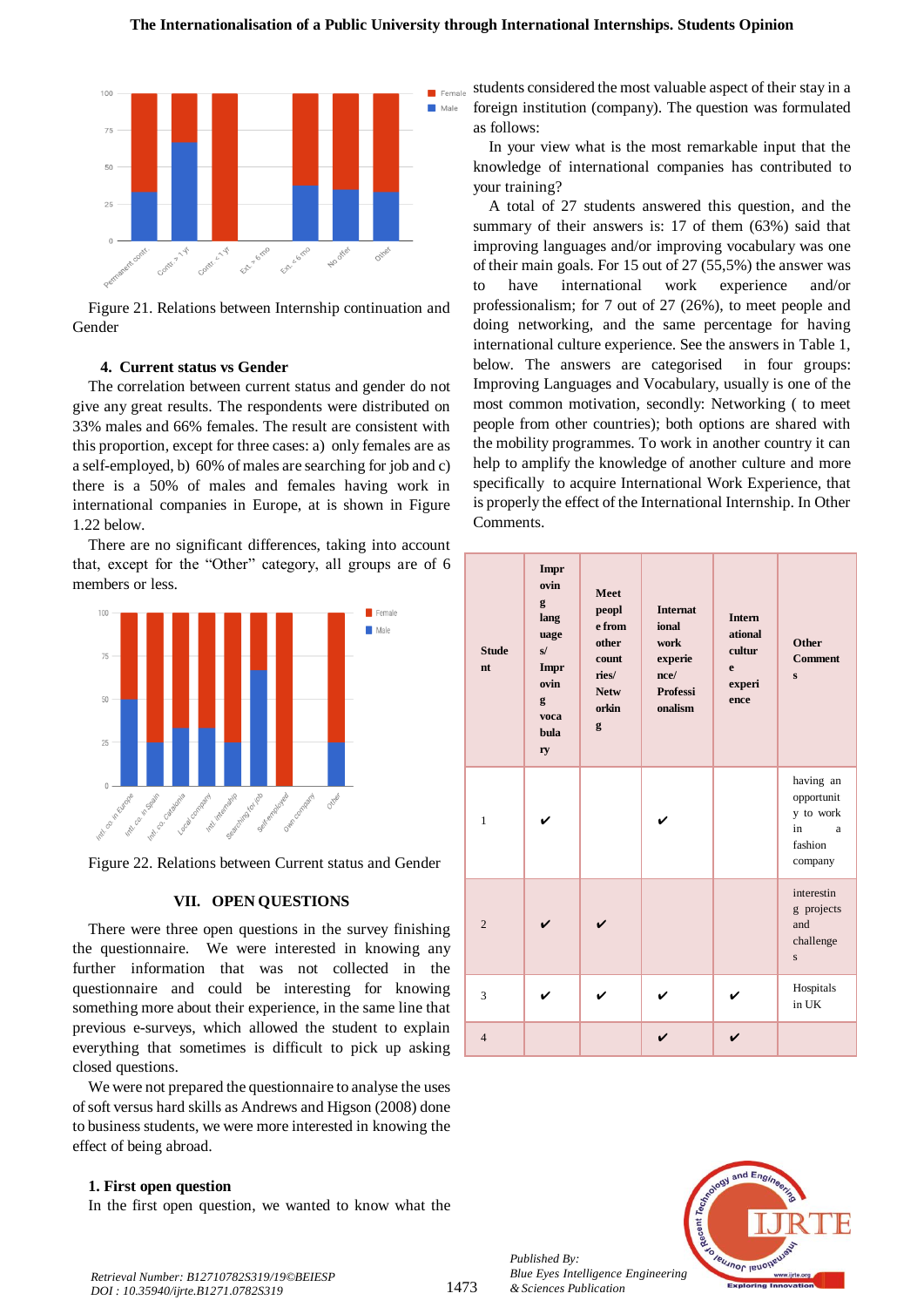| 5              |              |              |              |              | that<br>contribute<br>d<br>most<br>when<br>applying<br>for<br>${\tt PhD}$<br>positions                                                                                                                  |
|----------------|--------------|--------------|--------------|--------------|---------------------------------------------------------------------------------------------------------------------------------------------------------------------------------------------------------|
| 6              |              |              |              |              | analytics,<br>structure,<br>logic<br>thinking<br>and<br>marketing                                                                                                                                       |
| $\overline{7}$ |              |              |              |              | widening<br>of<br>technical<br>skills<br>relevant<br>to<br>${\rm my}$<br>field                                                                                                                          |
| $\,8\,$        | $\checkmark$ |              |              |              |                                                                                                                                                                                                         |
| 9              |              |              | V            |              |                                                                                                                                                                                                         |
| 10             | V            |              |              |              | dealing<br>with angry<br>citizens                                                                                                                                                                       |
| 11             | $\checkmark$ |              | V            |              |                                                                                                                                                                                                         |
| 12             | V            |              | V            |              | new skills                                                                                                                                                                                              |
| 13             |              |              | V            |              | guidance<br>for<br>my<br>specializa<br>tion                                                                                                                                                             |
| 14             |              | $\checkmark$ |              |              |                                                                                                                                                                                                         |
| 15             |              | V            | V            |              |                                                                                                                                                                                                         |
| 16             | $\checkmark$ |              | $\checkmark$ |              |                                                                                                                                                                                                         |
| 17             |              |              |              |              | apply for<br>my<br>current<br>PhD<br>position                                                                                                                                                           |
| $18\,$         | $\checkmark$ | V            |              |              |                                                                                                                                                                                                         |
| 19             |              | V            | V            |              |                                                                                                                                                                                                         |
| 20             | V            |              |              | $\checkmark$ |                                                                                                                                                                                                         |
| 21             | $\checkmark$ | $\checkmark$ | V            |              |                                                                                                                                                                                                         |
| $22\,$         |              |              |              |              | How<br>to<br>interact in<br>a business<br>environm<br>ent<br>Improvem<br>ent<br>$% \left( \left( \mathcal{A},\mathcal{A}\right) \right) =\left( \mathcal{A},\mathcal{A}\right)$ of<br>organisati<br>on, |

|                  |             |                |                    |                | communic<br>ation and<br>efficiency<br>skills                          |
|------------------|-------------|----------------|--------------------|----------------|------------------------------------------------------------------------|
| 23               |             |                |                    |                | adaptatio<br>to<br>n<br>different<br>ways of<br>doing and<br>thinking  |
| 24               | $\mathbf v$ |                | $\boldsymbol{\nu}$ | $\mathbf v$    |                                                                        |
| 25               |             |                |                    |                | to<br>demonstra<br>te my<br>abilities<br>changing<br>my own<br>country |
| 26               | $\mathbf v$ |                |                    | $\checkmark$   |                                                                        |
| 27               | V           |                |                    |                |                                                                        |
| <b>TOT</b><br>AL | 17          | $\overline{7}$ | 15                 | $\overline{7}$ |                                                                        |

Table 1. First Free Open Question. Most remarkable inputs given by the companies

# **2. Second open question**

A second open question was intended to gather the student considered most relevant as a contribution to his institution in which he practiced.

The second Free Open Question was written as follows:In your view what is your main contribution to the company where You did your practices?

Three possible answers were: professionals skills, personal skills and other, and, as well, an free open comments. A total of 22 students answered this open question. In general terms, as a summary, the results were the following. A 15 up to 22 (68%) affirmed that the main contribution to the company were professional skills, 6 o the total of the students (27%) noted personal skills and 4 up to 22, (18%) other contributions. See Table 2, below.

| <b>Student</b> | <b>Profession</b><br>al<br>skills | Personal<br>skills | Other | <b>Comments</b>                                                                   |
|----------------|-----------------------------------|--------------------|-------|-----------------------------------------------------------------------------------|
| 1              |                                   | ✓                  |       | relationship to my<br>country - fresh point<br>of view - enthusiasm<br>and energy |
| $\overline{c}$ |                                   |                    |       | Student                                                                           |
| 3              |                                   |                    |       | To gain more<br>business in the EU<br>policy area                                 |
|                |                                   |                    |       |                                                                                   |

and  $E_{nq}$ 

**Jeusnor Jeuoly** 

aecent Tec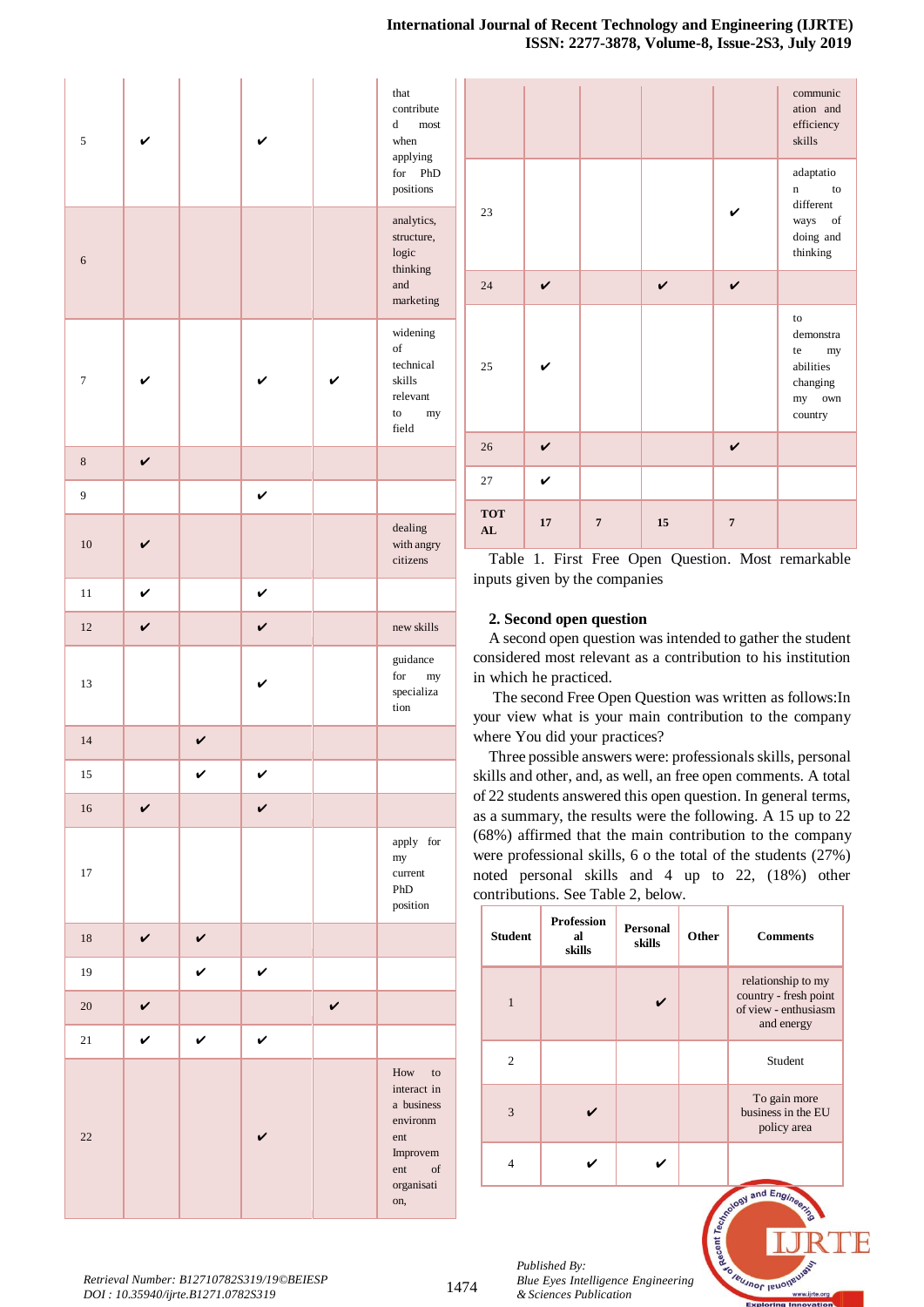| 5            |    |   |        | Problem Solving<br><b>Skills</b>                                                                                    |
|--------------|----|---|--------|---------------------------------------------------------------------------------------------------------------------|
| 6            |    |   |        | Relationship to my<br>country                                                                                       |
| 7            | V  |   |        | Laboratory work                                                                                                     |
| 8            |    |   | ✔<br>1 | Fresh air                                                                                                           |
| 9            |    |   | ✓      | We solved their lack<br>of personnel during<br>the summer time                                                      |
| 10           |    |   |        | Help in the<br>development of the<br>project                                                                        |
| 11           |    |   |        | Networking, another<br>view of the field                                                                            |
| 12           |    |   |        | Knowledge in<br>various disciplines<br>(philosophy, politics<br>and economics) that<br>I could apply in my<br>work. |
| 13           |    |   |        | Research                                                                                                            |
| 14           |    |   |        | Different point of<br>view to solve<br>problems, free<br>employees                                                  |
| 15           |    |   | V      | A very cheap worker                                                                                                 |
| 16           | V  |   |        | Software<br>development                                                                                             |
| 17           |    |   |        | Problem solving<br>abilities, technical<br>experience, good<br>theoretical<br>knowledge                             |
| 18           |    |   |        | The published<br>(internal) reports I<br>contributed to on<br>economic analysis                                     |
| 19           |    |   |        | Different point of<br>view to solve<br>problems                                                                     |
| 20           |    |   |        | Different point of<br>view, information<br>about how we solve<br>some situations in<br>my Hospital                  |
| 21           |    |   |        | Different point of<br>view to solve<br>problems and a more<br>dynamic mood of<br>working                            |
| 22           |    |   |        | Languages                                                                                                           |
| <b>TOTAL</b> | 15 | 6 | 4      |                                                                                                                     |

Table 2. Second Free question. Students main contribution to the company/institution

The more interesting comments were related to "a different point of view of …" for 5 up to 22 (22,7%) of the respondents. Three of the respondents answers were related to cheap labor force, for example: "a very cheap worker" , "to solve their personnel summer problems", "free employees"... maybe because there was an internship not remunerated.

Finally, some positive comments as: " fresh point of view enthusiasm and energy" , "fresh air", "Networking, another view of the field", "Knowledge in various disciplines (philosophy, politics and economics) that I could apply in my work".

# **3. Third open question**

Finally, a section was left for general comments, suggestions or everything that the student considered opportune to tell it to us. Only 6 students used this option. Although the comments are not significant from the surveyed population who responded to the e-survey, they are understood to be those who are more interested in knowing what has not been graded at all, or a lot. Considering the responses very interesting and have the responsibility of those responsible for the program.

There was a certain discomfort in feeling like a cheap labour force, which manifests in many comments, despite the experience itself being considered valuable and relevant to his career. A summary in the following table (Table 3) can be read.

![](_page_11_Picture_8.jpeg)

*Published By:*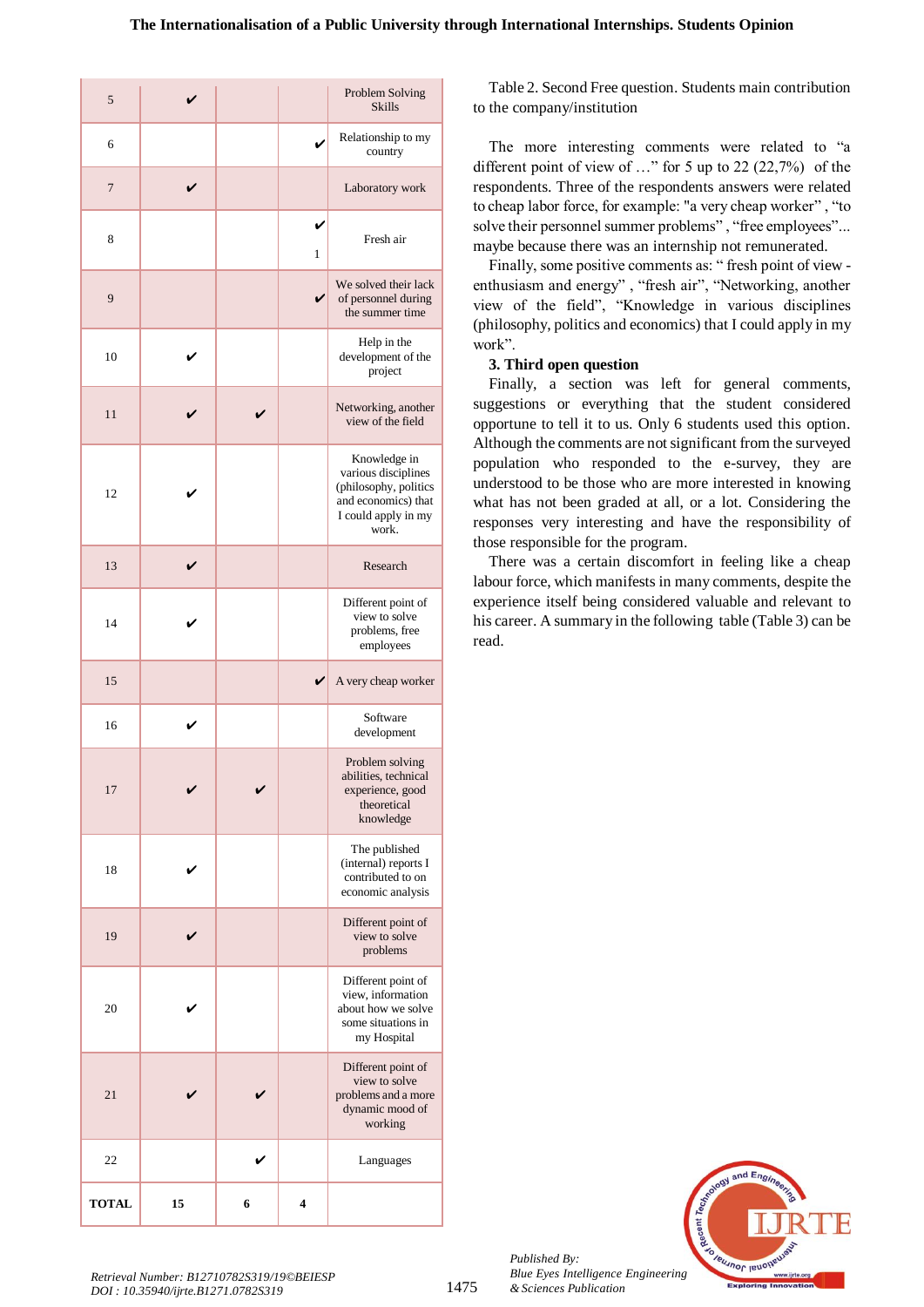| <b>Student</b> | Comments                                                                                                                                                                                                                                                                                                                                                                                       |
|----------------|------------------------------------------------------------------------------------------------------------------------------------------------------------------------------------------------------------------------------------------------------------------------------------------------------------------------------------------------------------------------------------------------|
| 1              | Maybe in O10 I would add between 2 and 3 years. Also,<br>I give here my experience in my 2nd internship (once I<br>finished my studies), but while coursing my MA double<br>degree in Germany I also had an Erasmus+ praktikum,<br>but the survey only allowed me to talk about one<br>situation. I don't know if this comment helps, but in any<br>case, good luck with the respondent rate;) |
| $\overline{2}$ | I think internships like that should be more incentive<br>from our side and more help is required in terms of<br>finding a position that can be also paid. Because<br>Erasmus+ economical contribution does not even allow<br>You to pay rent in some countries and some employers<br>will not consider helping You economically at all.                                                       |
| 3              | Assuming all the tasks of a public servant without being<br>compensated was frustrating. The tasks we were<br>ordered to do did not respond to our level and field of<br>studies (they were mostly administrative support to<br>common procedures)                                                                                                                                             |
| $\overline{4}$ | International internship is a great experience but<br>conditions are horrible, neither economic contribution<br>neither social security, neither the time one is working<br>for free even there is a contract, it doesn't count like job<br>so there is not contribution with the Spanish state.                                                                                               |
| 5              | The internship was very positive, the only big issue is<br>that the resolution of the scholarship (Erasmus) came<br>AFTER I started the internship. Thus, I had to make sure<br>I could have the money in advance.                                                                                                                                                                             |
| 6              | Any kind of internship supported by the university<br>should be paid                                                                                                                                                                                                                                                                                                                           |

Table 3. Third Open Question. Comments and suggestions (literal transcription).

By the other hand some positive sentences were: " International internships is a great experience… " , "The internship was very positive".

# **VIII. IMPLICATIONS OF THE STUDY**

A The present research is a work in progress and the expected results are to know the evolution of the surveyed graduates after one year or more of their international internships.

The goal of the questionnaire is to find out which is the evolution of the factors that contribute to a successful international traineeship and its employment. The first results are expected to be available at the beginning of 2018.

Given the scarce number of studies on work placements abroad, this work will contribute to a better understanding of the experiences of students coming from a South European university and their expectations of finding a job in a foreign country (Pedro and Franco, 2015). For a great number of undergraduate students this is currently one of their main goals (Van Mol, 2016).

Future continuation of this work will consist in comparing these results with other universities from the same geographical area, there is a work in process.

# **IX. LIMITATIONS**

The e-survey rate responses are usually very low, is acceptable a 10% of responses . It is not the case, the found another limitation that is the low number of individuals of the population, not a lot of the UPF students choose this type of mobility options, maybe it is not well known by them.

The lack of enough observations did not allow to use a more accurate statistical procedures and the results of the current work can be an exploratory design for a future research. The following step in this research line is to use an official database from the Catalan Autonomous Government that will help to answer the research questions for the Catalan Higher Education students population.

# **X. CONCLUSIONS**

Currently, landing and take-off processes are taken with great care by the leading universities of our region. In particular, the transition from the academic world to the workplace has been done through professional practices that gave the minimum experience necessary to make the transition smoothly. The globalization, which includes university students, has led to the emergence of international practices with a thrust and with increasing interest on their part. The stay in a foreign company / institution offers even more experience to be able to make the move to international companies and institutions.

This process between international practices and the world of work has been very little studied in today's literature, although it is one of the benchmarks of the internationalization of nationalities, much more specifically for the Spaniards.

International internships, under the Erasmus + Practicum program, have been carried out since 2010, both for postgraduates and for undergraduate students, in which students have taken part individually.

Besides, there are no studies done internationally, which is amazing, if we consider the interest that the topic arouses at the congress level.

- This research is work in progress to know the evolution of graduates after one year of finishing the internship

- Outcome of the study will be helpful in knowing which factors contribute to successful international internships and employment

- Future work: compare the results with other universities in the same geographical area.

#### **REFERENCES**

*Published By:*

115-139 ISSN: 1887-4592.

*& Sciences Publication* 

*Blue Eyes Intelligence Engineering* 

1. Alemany, J., Perramon, X. & Panadés, L. (2014) The internship in the EHEA adaptation process. The UPF's first year of graduates' opinion. Revista de Docència Universitaria. Vol. 12 (4), Septiembre-Diciembre 2014,

**IBUJNOF IBUON**